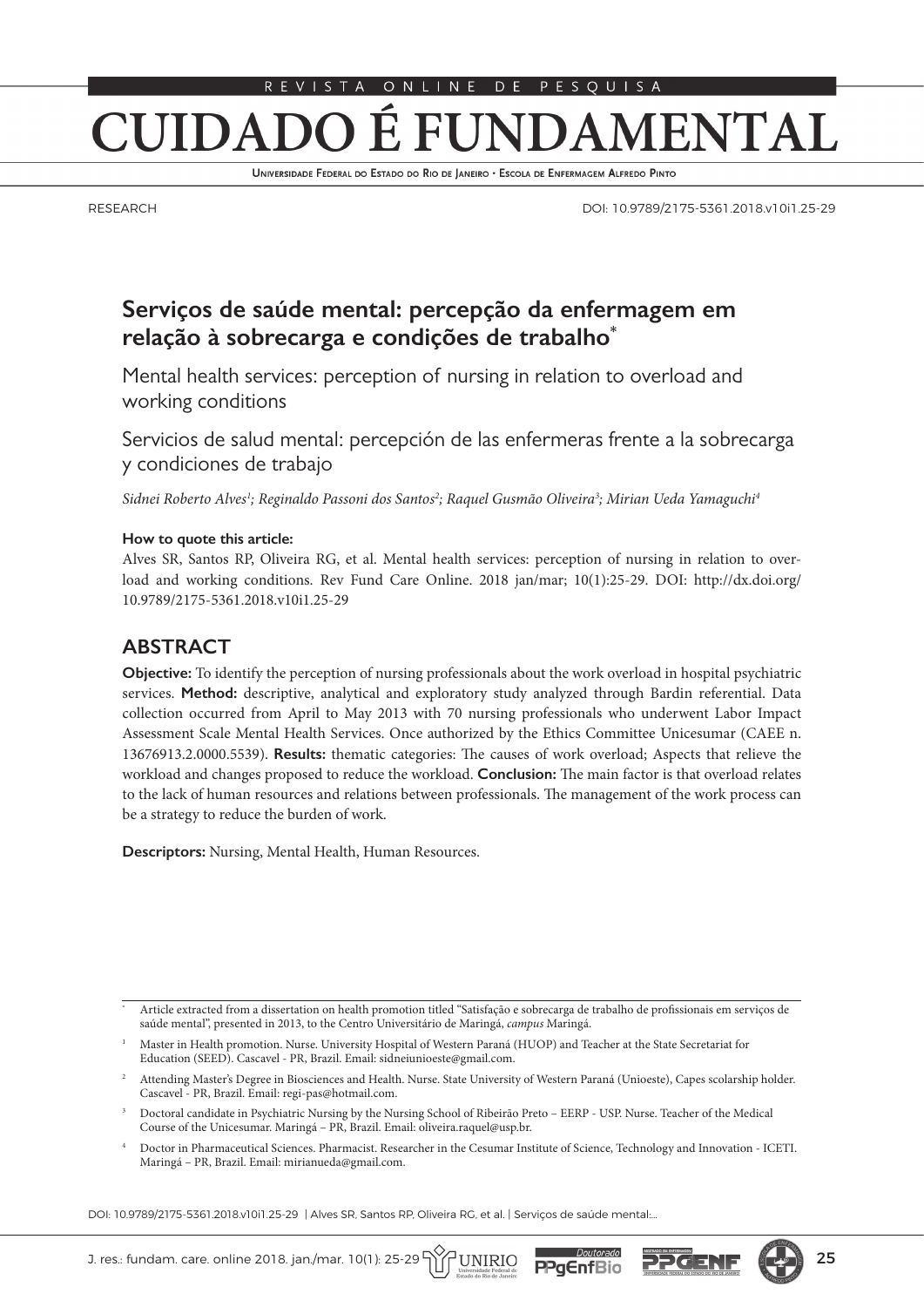### **RESUMO**

**Objetivo:** conhecer a percepção dos profissionais de enfermagem em relação à sobrecarga e condições de trabalho em serviços psiquiátricos hospitalares. **Método:** Estudo descritivo, analítico e exploratório, desenvolvido a partir do referencial de Bardin. A coleta de dados ocorreu no período de abril a maio de 2013 com 70 profissionais de enfermagem, aplicando-se a Escala de Avaliação do Impacto do Trabalho em Serviços de Saúde Mental. Obteve-se o Certificado de Apresentação para Apreciação Ética sob nº 13676913.2.0000.5539. **Resultados:** Da análise de conteúdo emergiram três categorias: As causas da sobrecarga de trabalho; Aspectos que aliviam a sobrecarga; Mudanças propostas para diminuir a sobrecarga. **Considerações finais:** Falta de recursos humanos e relações interpessoais conflituosas incrementam a sobrecarga, ao passo que a infraestrutura física do ambiente influencia negativamente nas condições de trabalho.

**Descritores:** Enfermagem, Saúde Mental, Recursos Humanos.

### **RESUMEN**

**Objetivo:** Identificar la percepción de los profesionales de enfermería acerca de la sobrecarga de trabajo em los servicios de psiquiatria del hospital. **Método:** estúdio descriptivo, analítico y exploratório analizada a través Bardin referencial. Los datos fueron recolectados entre abril y mayo de 2013, con 70 profesionales de enfermería que se sometieron Trabajo de Impacto Escala de Evaluación de Servicios de Salud Mental. Una vez autorizado por el Comité de Ética Unicesumar (CAEE n. 13676913.2.0000.5539). **Resultados:** categorías temáticas: Las causas de la sobrecarga de trabajo; Aspectos que alivian la carga de trabajo y los câmbios propuestos para reducir la carga de trabajo. **Conclusión:** El principal factor que la sobrecarga se relaciona com la falta de recursos humanos y las relaciones entre los profesionales. La gestión del proceso de trabajo puede ser una estrategia para reducir la carga de trabajo.

**Descriptores:** Enfermería, Salud Mental, Recursos Humanos.

## **INTRODUCTION**

In Brazil, psychiatric services have gone through diverse change in recent years, a fact triggered by the Psychiatric Reform and powered by mental health policies that established a new model of assistance.<sup>1</sup>

The Psychiatric Reform was a politically, socially and economically characterized movement that assured access by the population to mental health services, respecting their rights and liberty. One of its principles is de-hospitalization, that is, not only the intention to see persons with a mental disorder out of a hospital, but also to transform them in subjects active their treatment and structured for social interaction.<sup>1-2</sup>

Thus, the new model of attention to mental health involved the expansion of psychiatric services and required higher involvement from the nursing professionals with the service users, creating new demands and often resulting in overload.3

The work overload of nursing professionals became evident by the transformations occurred in the last decades in the world of work, and have been felt as much in work relations as in the health of the workers.4

It is worth highlighting that the working context of nursing shows a technical division between nurses, technicians and auxiliaries, and that these professionals have different levels of training and of assistance responsibility, which contributes to the fragmentation of care and of the working process.<sup>5</sup>

The nursing team composes the biggest working force in the health area.<sup>6</sup> The Minister of Health has estimated that nursing professionals represent 49.6% of the total of workers in the healthcare field, 57% of which correspond to the high school level personnel, what shows the relevance of this category to the public health conjuncture of the country.7

Therefore, nursing professionals that act in mental health services are subject to several factors that cause work overload, whose impact is evidenced by the degradation of the service's infrastructure conditions and in the workers' life.<sup>8</sup>

Additionally, studies point that occupational diseases are frequent in nursing work, impairing the quality of life and the working process. Caused by lack of human resources, precarious structural conditions and lack of motivation, they entail work overload.5,9

Individuals spend most of their life at the workplace. Therefore, the tasks they perform, the type of bond and the remuneration may cause modifications in the mental health of the people and generate dissatisfaction or physical and emotional strain when there is overload of professional activities.10-11

The impact of work on the workers' health and life relates to the perception of the high demand required in routine situations and the difficulties to face the requirements of the professional activity.17,21

The World Health Organization (WHO) has recommended studies about the impact of work in psychiatric health professionals, aiming to improve organization in the evaluation processes and enhance the quality of the services.<sup>12</sup> These factors must be observed, since they interfere in the professionals' health and in the quality of their assistance.

Based on the above considerations, this study proposes to discover the perception of nursing professionals in relation to overload and working conditions in hospital psychiatric services.

## **METHODS**

Descriptive, analytical and exploratory study of qualitative approach, undertaken in two psychiatric services localized in Southern Brazil. Thus, one of the services lodged 26 beds and 22 nursing professionals. In the other service, there were 240 beds for a nursing team of 61 members. The data collection happened in April and May of 2013.

The established inclusion criteria were all the professionals that provided assistance in both services and all that were present in their respective working institutions at the time of the data collection. In this sense, professionals that held a medical certificate, were on a medical leave, were on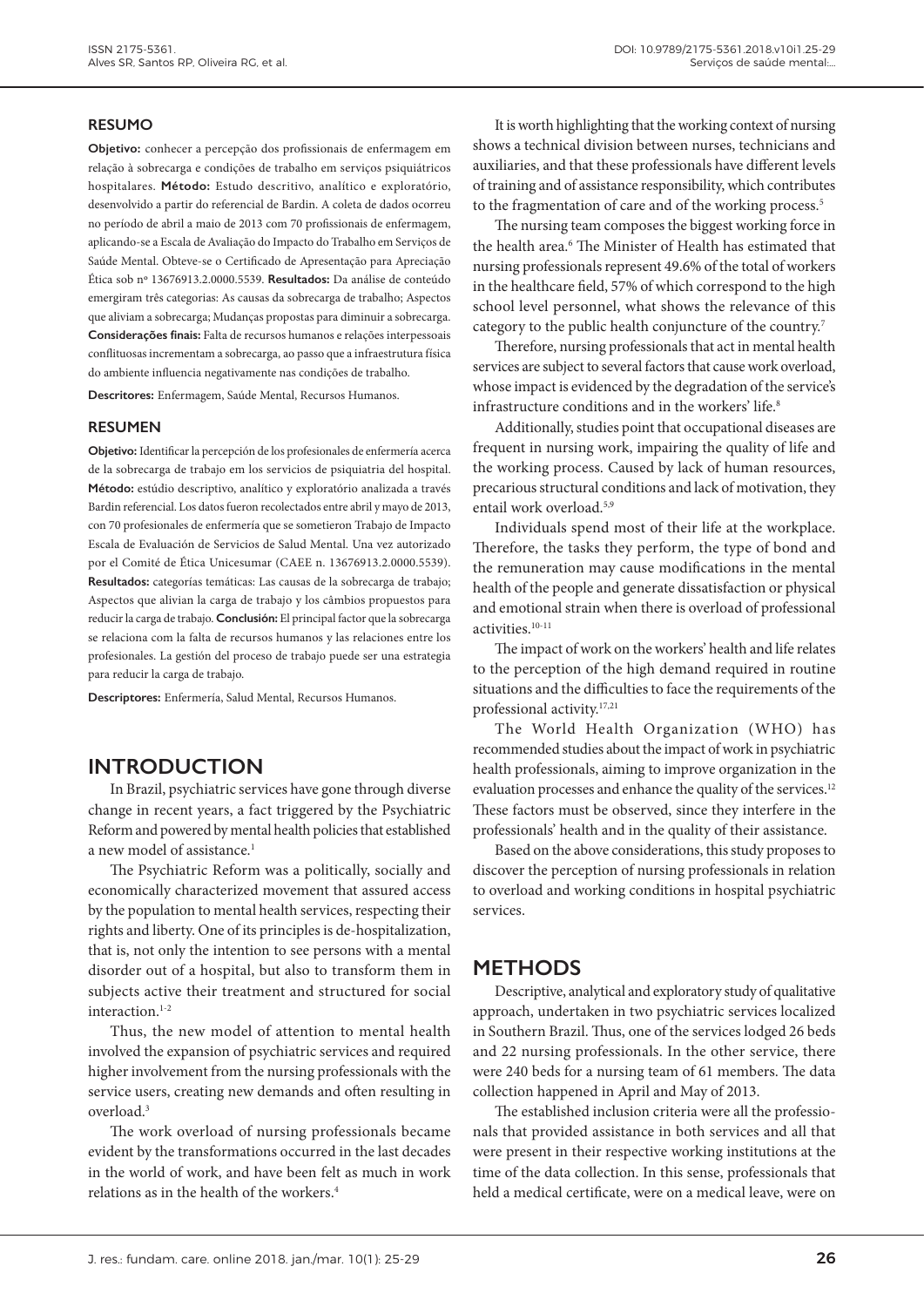vacation, or that refused to participate in the study were excluded. Because of the inclusion and exclusion criteria, 70 nursing professionals from both institutions constituted the subjects of this study.

The approach was carried out through a self-applicable instrument, at the workplace, after signing of a free and informed consent form. The collection was undertaken in groups of up to five participants or individually, depending on the availability of the professionals. The Labor Impact Assessment Scale in Mental Health Services (IMPACTO-BR) was used. It contains 18 quantitative items and 3 qualitative questions. The following qualitative questions were considered: 1) "Which are the aspects of your work in this service that result in more overload for you?"; 2) "Which are the aspects of your work in this service that result in less overload for you?"; and 3) "Which aspects of you work in this service would you like to change to lessen your overload?". The scale was developed in a multicentre project of the WHO and validated in Brazil from a Canadian study by researchers on the field of mental health.<sup>12</sup>

The qualitative data was interpreted under Bardin content analysis.13 *A priori,* the analysis of the raw data, derived from the interviews with the semi-structured instrument, was done through a broad reading. Afterward, thorough readings that allowed the organization of data by the grouping of similar and divergent points were undertaken. They originated categories, subcategories and themes. *A posteriori*, the data was discussed, with the existing scientific publications on the topic as its theoretical background.

The qualitative results were analysed based on the thematic content analysis technique, which consists on discovering the cores of meaning that compose communication, and whose presence or frequency means something to the analytic object concerned.13

To preserve their anonymity, the respondents were nominated by acronyms and a numerical scale: E1...E49 for the participants from the private hospital, and P1...P21 for the respondents from the public hospital.

Meeting the requirements of Resolution 466, of December 12, 2012, from the National Council of Health, the project was sent to the Standing Committee on Ethical Research with Humans of the institution to which the researchers were associated at the time of the execution of the study, having obtained the presentation certificate for ethical appreciation n. 13676913.2.0000.5539.

# **RESULTS AND DISCUSSION**

The professionals are predominantly of the female gender, with an average age of 40 years. Most of the subject has completed high school and obtained technical qualification in nursing. Additionally, the operation time in mental health services varied between five and seven years, and 38.1% of the professionals had another employment bond.

Several studies in the nursing field conclude that there is a prevalence of female professionals, what shows a tendency towards feminization of the healthcare workforce, being such aspect likely pertinent to the creation of jobs and income for women.14-15 The double burden of the female gender, divided between work and domestic activities, might cause work overload, resulting in illness due to physical, psychological and emotional exhaustion, and due to several occupational diseases.<sup>16-17</sup>

From the content analysis, the results were grouped in the following thematic categories: causes of work overload; aspects that alleviate work overload; proposed changes to lessen overload.

## **The causes of overload at work**

From the professionals' accounts, it was possible to identify that the main causes of overload relate to the care with the patient; infrastructure of the work environment; reduced number of human resources. In this sense, the statements below exemplify these causes:

*The glass in the windows, given that the patients having an outbreak always break the glass (E.43).*

*What causes overload is the lack of employees, working with a reduced workforce. (E.22).*

## *[...] types of patients that are hospitalized (P.1).*

Studies point that the lack of professionals leads to work overload and, consequently, result in physical and emotional exhaustion, occupational diseases, medical leaves and the increase in absenteeism at work  $8,18$ 

Therefore, health services must revise their staff dimensioning and gather strategies on the impact of health costs, in assistance results and in the health of professionals. In addition, they must observe the factors that compromise the performance of professionals concerning the infrastructure of the work environment.<sup>19</sup>

In this perspective, the structural conditions in the work environment that lead to work overload of health professionals in hospital services is the object of study of researchers that seek to arouse the interest of employers in the need to improve organizational work conditions and the comprehension of the factors that cause distress and impact at work.<sup>8</sup>

For the health manager, it is a challenge to solve problems related to the lack of nursing professionals, since this issue deals with the costs and expenses and the quality of professionals. The dimensioning of professionals is needed to avoid work overload and to improve the professionals' quality of life. However, the factors on the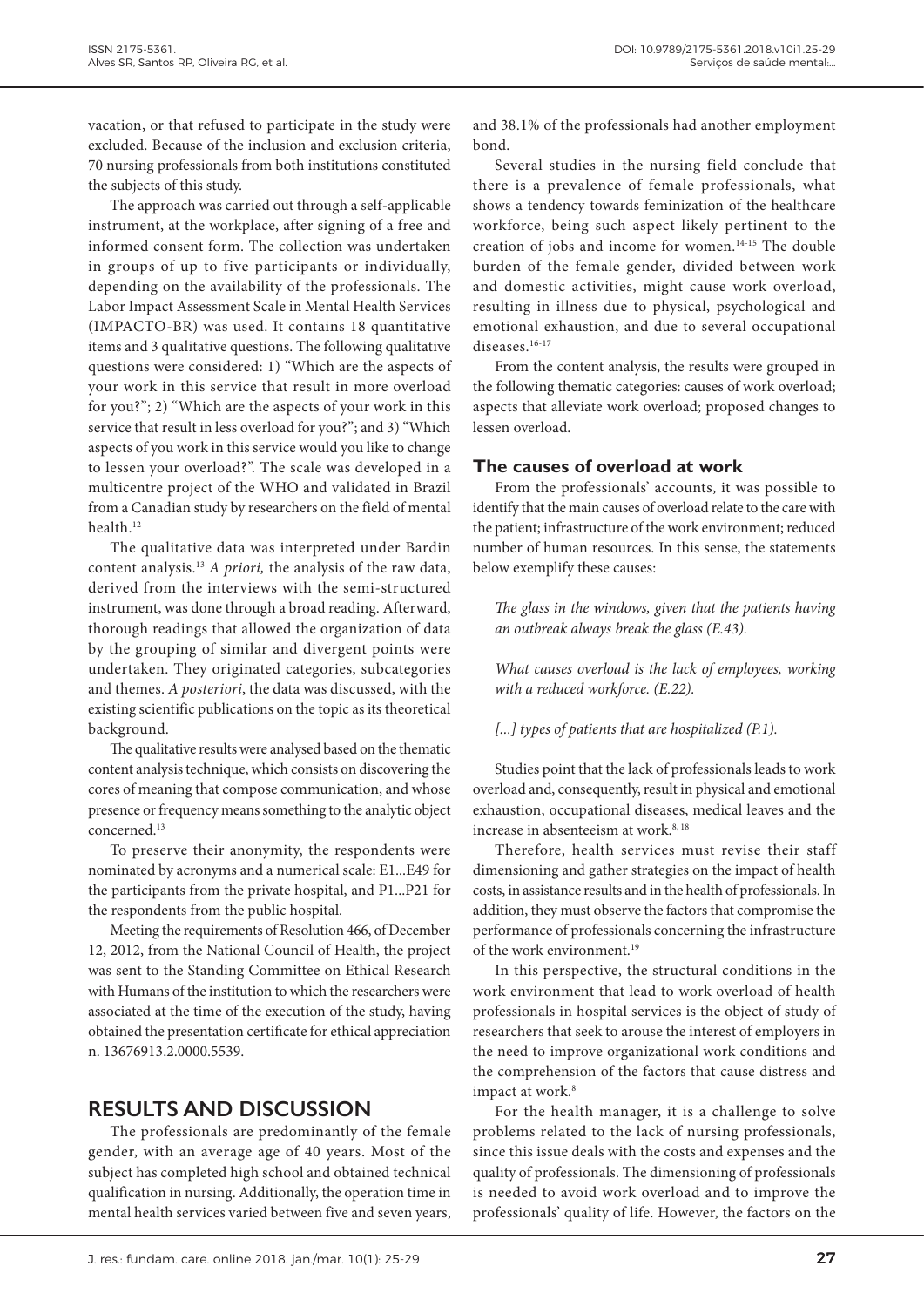worker's health condition are often overlook by the health service manager.<sup>18,21</sup>

## **Aspects that alleviate overload**

On what refers to the aspects that alleviate work overload, the issues related to the working process become evident. In this sense, actions such as completing the functional picture, improving the physical space, care and communication with the patients stand out. Another point that deserves recognition is that the subjects refer to improvements in the relational aspects between the workers.

*If the board is complete, the patients are well supported by the team, with psychology, occupational therapy (OT) etc.; this takes overload off the auxiliaries (P.1).*

*Physical space (P.19).*

*Workload (P.16).*

*Talking with the patients, listening [...] (P.9).*

*I like to talk with the patients (E.15).*

*Teamwork (E.32).*

The professionals note that the improvement in dimensioning would alleviate their overload. This reinforces that the health services that have an adequate number of human resources lessen the work overload and improve the quality of assistance to the health service users. In this sense, the continuous search for quality of assistance must direct the working process in health facilities.<sup>20</sup>

The quality of work is defined as a set of attributes, which encompass the level of professional excellence, satisfaction on the part of users, safety of patients and the efficient use of the human resources.<sup>20</sup> On what concerns the sufficient contingent of professionals in the hospital facilities, further development on work dynamics at the workplace is indispensable. Thus, it is fundamental to know the aspects related to the work conditions that provide for the decrease of the negative impact on the workers.

Another factor of utmost importance are the conflictive relations at work, a fact which is also worrying, since the relations at the workplace might compromise the worker's performance in the care provided to the user, or might even be an indicative of absenteeism, among other factors.<sup>18</sup>

For this purpose, after the managers are aware of the aspects that lessen impact at work, they should establish strategies for the improvement of work conditions and quality of life. The aspects linked to structure, work relations and quality of assistance are mentioned in several studies as aspects able to alleviate work overload. That way, they allow the worker and the manager to discuss the organizational issues of work and to propose modifications in the work environment.8, 21

## **Proposed changes to lessen overload**

When questioned about actions that could promote the decrease of overload, the professionals reported: improvements in the physical infrastructure, training/ capacitation, better wages, reduction of the workload and increase in the number of professionals, as it can be verified in the statements below:

*Increased physical space (P.19)*

*Hiring more workers (E. 49)*

*Successfully implementing projects previously attempted, such as the singular therapeutic project, among others (P.9)*

*If there were training again, as there had before, the new workers would learn better and the ones already acquainted to the institution would to their job without overload (E.20)*

*Training for the workers, fair wage for the workers [...] (E.41)*

The nursing workers recognize the need for modifications in the structural conditions of health services, considering that work overload can be decreased through the adequate dimensioning of personnel and the restructuring of the working process.

Nevertheless, work overload con be observed in an objective/subjective way, in which the working process is able to influence the decision-making of health managers. Health management contributes to propose changes in this context, and, that way, the managers exchange experiences to assist in the decision-making that interferes directly or indirectly in the health working process.<sup>22</sup>

Thus, evaluations of mental health services have been incited by the World Health Organization (WHO), in order to propose changes and to improve the quality of health services.<sup>12</sup>

## **FINAL CONSIDERATIONS**

The present study has identified, under the professionals' viewpoint, which are the aspects and factors related to the overload and work conditions in the context of psychiatric services. O presente estudo identificou, sob a ótica dos profissionais, quais são os aspectos e fatores relacionados à sobrecarga e condições de trabalho no contexto dos serviços de psiquiatria. Clearly, it becomes clear that the lack of human resources and conflictive interpersonal relations add to the